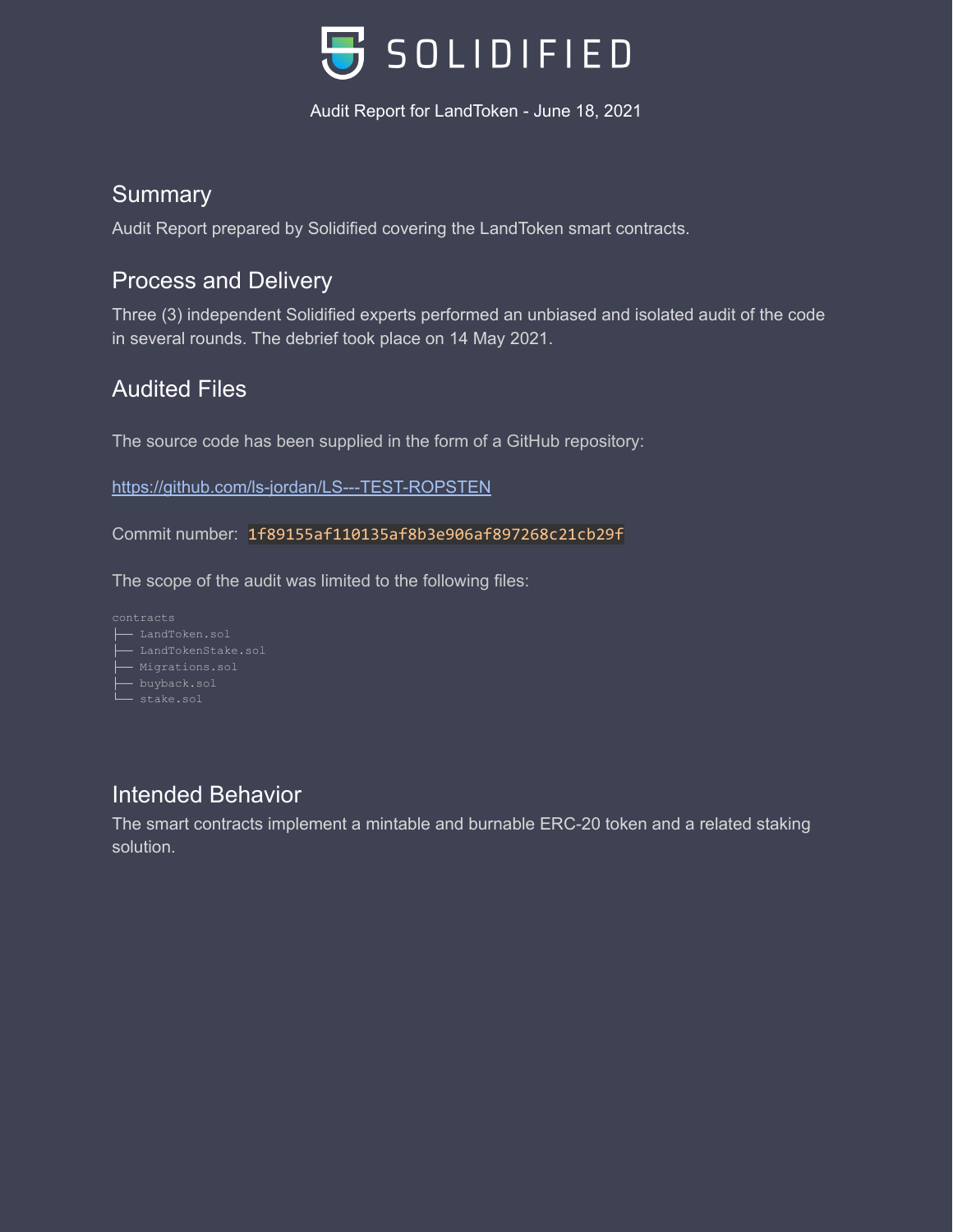

## **Code Complexity and Test Coverage**

Smart contract audits are an important step to improve the security of smart contracts and can find many issues. However, auditing complex codebases has its limits and a remaining risk is present (see disclaimer).

Users of a smart contract system should exercise caution. In order to help with the evaluation of the remaining risk, we provide a measure of the following key indicators: **code complexity**, **code readability**, **level of documentation**, and **test coverage**.

**Note, that high complexity or lower test coverage does equate to a higher risk. Certain bugs are more easily detected in unit testing than a security audit and vice versa. It is, therefore, more likely that undetected issues remain if the test coverage is low or non-existent.**

| Criteria                      | <b>Status</b> | Comment                                                                                                                         |  |
|-------------------------------|---------------|---------------------------------------------------------------------------------------------------------------------------------|--|
| Code complexity               | Low           |                                                                                                                                 |  |
| Code readability and clarity  | <b>High</b>   |                                                                                                                                 |  |
| <b>Level of Documentation</b> | <b>Medium</b> | Although no additional<br>documentation has been<br>provided the purpose of the<br>code is clear from the inline<br>commenting. |  |
| <b>Test Coverage</b>          | N/A           | No tests were submitted to the<br>audit, so the test coverage<br>could not be evaluated.                                        |  |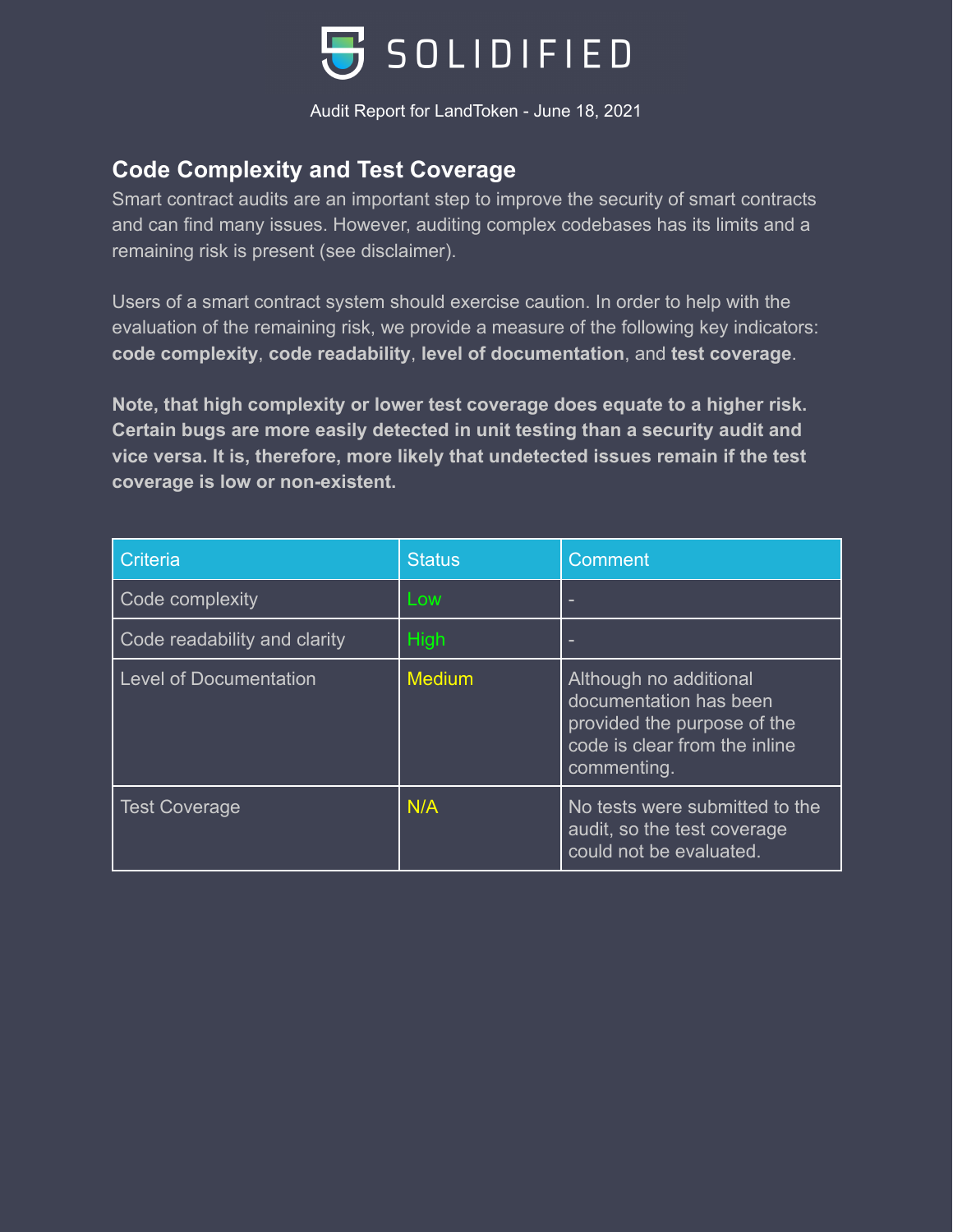

## **Issues Found**

Solidified found that the LandToken contracts contain no critical issues, 1 major issues, 4 minor issues, in addition to 4 informational notes.

We recommend all issues are amended, while the notes are up to the team's discretion, as they refer to best practices.

| Issue #         | <b>Description</b>                                                                                                   | <b>Severity</b> | <b>Status</b>   |
|-----------------|----------------------------------------------------------------------------------------------------------------------|-----------------|-----------------|
| $\mathbf 1$     | BuyBack.sol and LandToken.sol: Contracts can<br>lock ETH that cannot be extracted                                    | Major           | <b>Resolved</b> |
| $\overline{2}$  | Order of arithmetic operation may decrease<br>precision                                                              | <b>Minor</b>    | <b>Resolved</b> |
| $\overline{3}$  | LandToken.sol: Missing zero-check in mint role<br>transfer                                                           | <b>Minor</b>    | <b>Resolved</b> |
| $\overline{4}$  | stake.sol: Ineffective access protection on<br>read-only functions                                                   | <b>Minor</b>    | <b>Resolved</b> |
| $5\overline{)}$ | stake.sol: Contract owner can manipulate<br>stakers profits by temporarily changing<br>currentAPR and landAPR values | <b>Minor</b>    | <b>Resolved</b> |
| $6\overline{6}$ | Pragma allows for a wide range of compiler<br>versions                                                               | <b>Note</b>     |                 |
| $\overline{7}$  | LandTokenStake.sol: no need to use<br>SafeERC20 for LandToken                                                        | <b>Note</b>     |                 |
| 8               | stake.sol: Neither Withdraw nor Harvest events<br>are emitted in the corresponding functions                         | <b>Note</b>     |                 |
| 9               | Contract.sol: Code Cleanup                                                                                           | <b>Note</b>     |                 |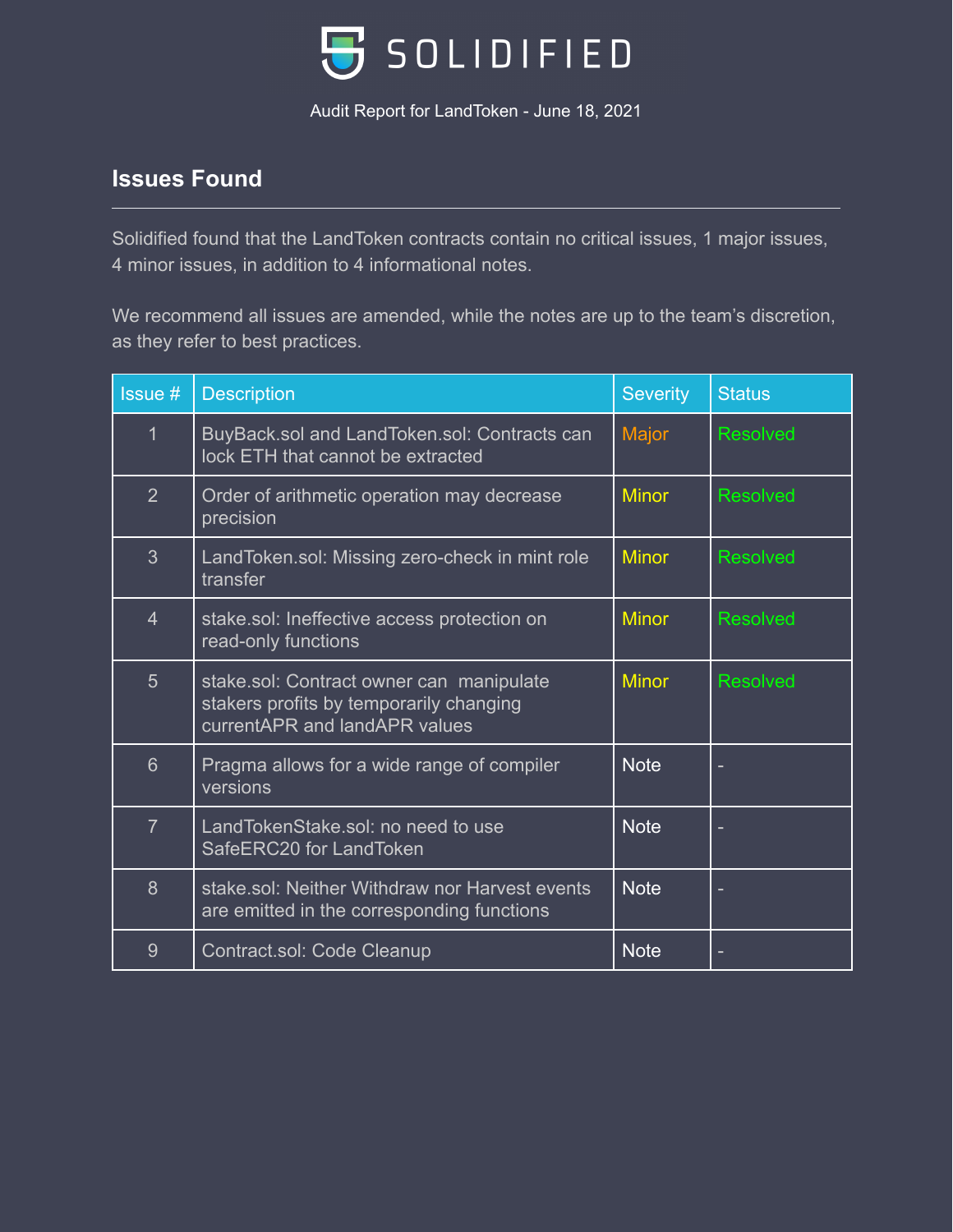

No critical issues have been found

# **Major Issues**

# **1. BuyBack.sol and LandToken.sol: Contracts can lock ETH that cannot be extracted**

The contract implements a payable receive() function. However, it does not implement any way to extract the funds, meaning that any value sent to the contract will be stuck forever. Similarly, LandToken.sol has a payable constructor, with no functionality for removing ETH from the contract.

#### **Recommendation**

Avoid receiving ETH or implement a way to recover it.

## **Minor Issues**

## **2. Order of arithmetic operation may decrease precision**

Throughout the codebase, multiplications are performed on the result of division. In integer arithmetic, this decreases the precision slightly. In some of these cases, the operations are performed over several lines of code and the small decrease in efficiency might be acceptable for improved readability. However, in other cases, the operation is performed in a single statement and reversal would not affect readability.

#### **Recommendation**

Consider reversing the order of operations to increase precision where appropriate.

# **3. LandToken.sol: Missing zero-check in mint role transfer**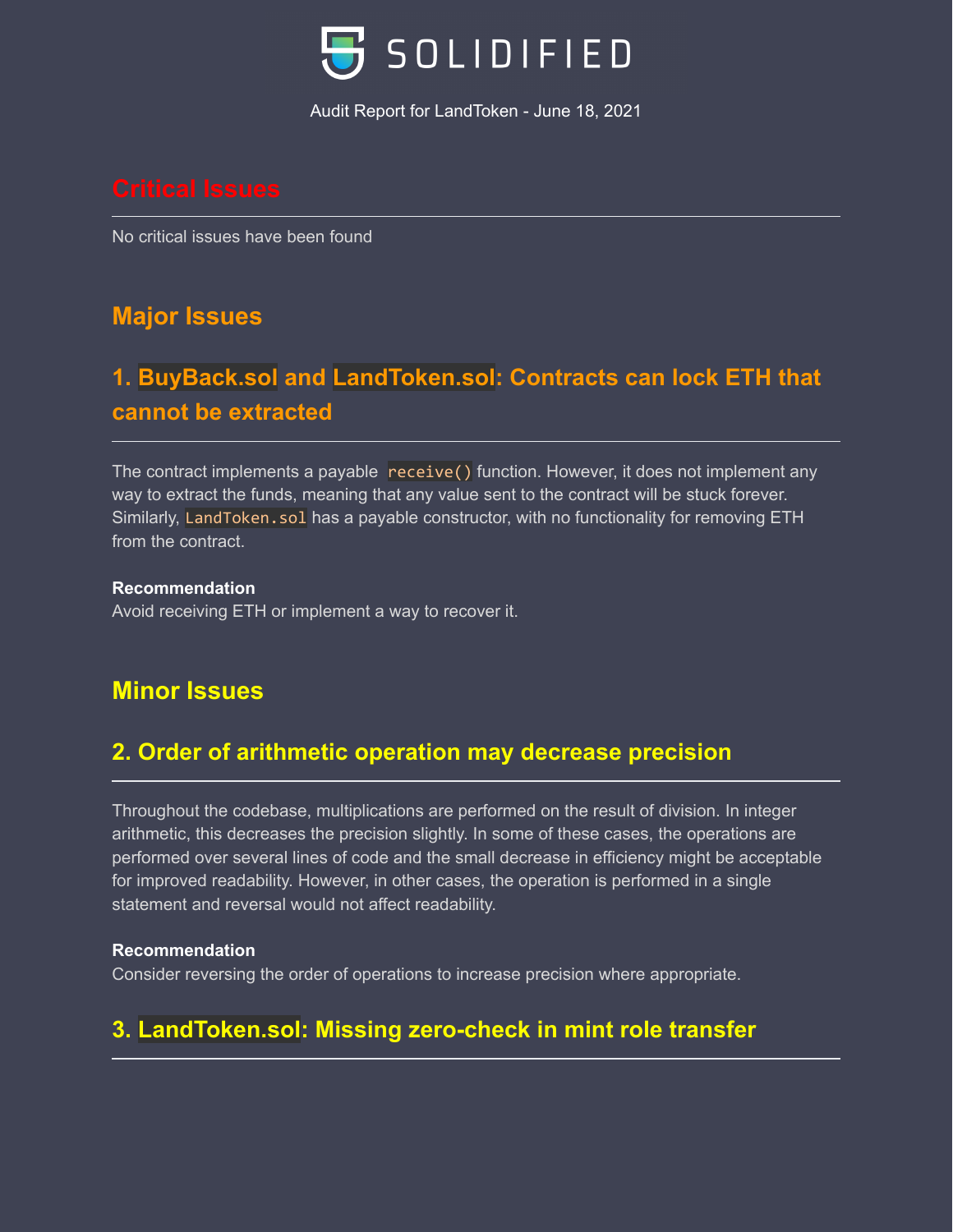

The contract allows for just one minter which can be transferred. However, there is no check for the address(0) in the passMinterRole() function. This means that minting functionality can be unintentionally renounced without option for recovery.

**Recommendation** Add a zero check by adding:

 $require(contractMint != address(0));$ 

## **4. stake.sol: Ineffective access protection on read-only functions**

The view functions getAmountWithdrawn() and getStakers() perform the following check:

require(msg.sender==owner);

This check does not prevent reading these variables, since nothing on the blockchain is private. The values can be obtained easily bypassing these functions.

**Recommendation** Remove ineffective checks.

# **5. stake.sol: Contract owner can manipulate stakers profits by temporarily changing currentAPR and landAPR values**

**Example 1:** Contract owner can temporarily change currentAPR and landAPR to very high values, and harvest() huge APR, then change the currentAPR and landAPR back to normal values.

**Example 2:** Contract owner can temporarily change currentAPR and landAPR to 0, and call storeHarves() to prevent certain stakers from earning APR for the accumulated period. Then change the currentAPR and landAPR back to normal values.

#### **Recommendation**

Palace bounds on the values that can be set by the operator.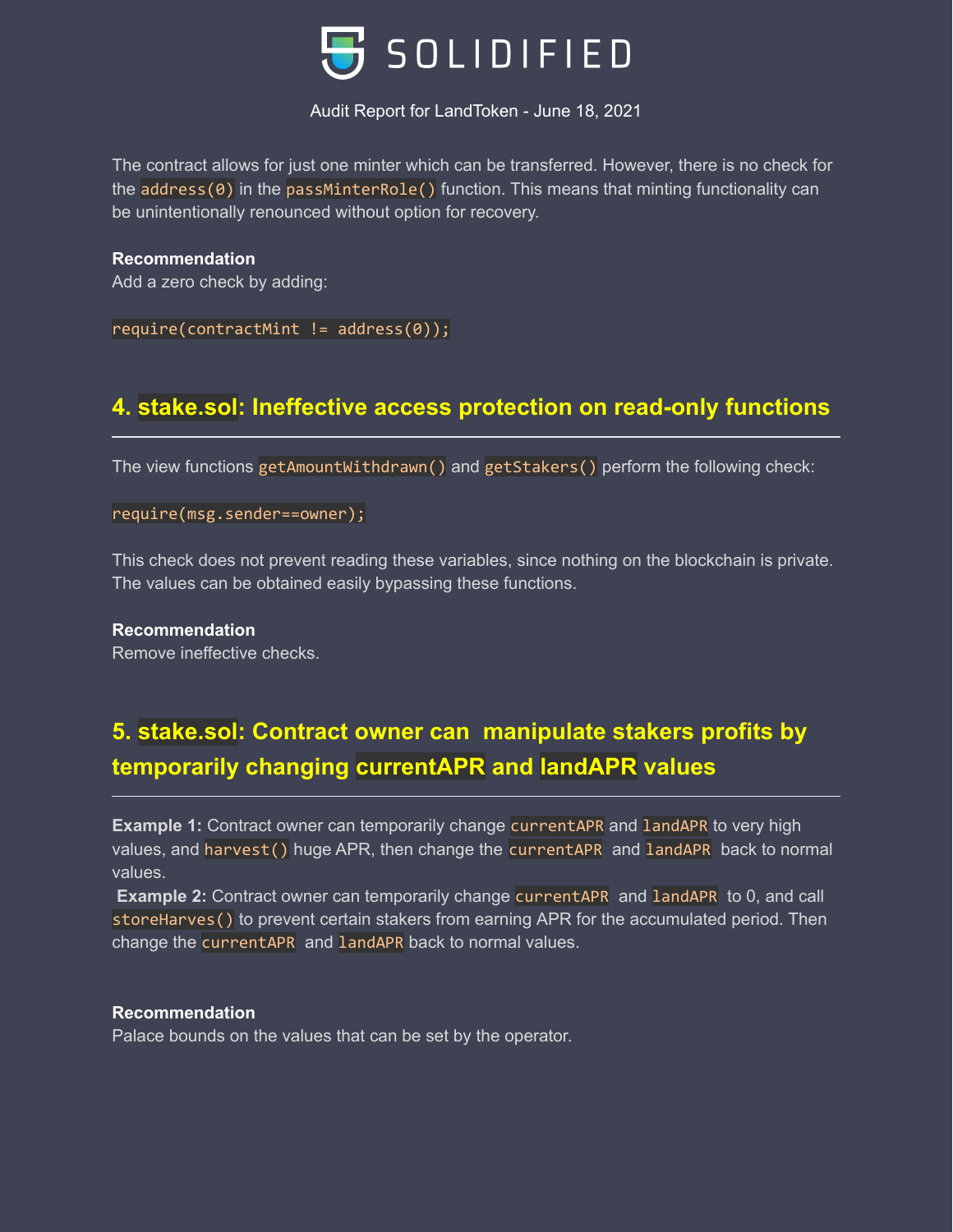

## **Informational Notes**

#### **6. Pragma allows for a wide range of compiler versions**

The pragma statement allows for a very large range of compiler versions, including some versions with known bugs. In addition, the language syntax has changed since the earlier versions that are allowed.

#### **Recommendation**

Consider limiting the compiler to at least a single major version number.

#### **7. LandTokenStake.sol: no need to use SafeERC20 for LandToken**

The codebase uses SafeERC20 to interact with LandToken. However, this is the platform's own trusted token and it's behavior is clear. The library can be removed in this instance in the interest of gas cost.

#### **Recommendation**

Consider removing SafeERC20 to interact with LandToken.

# **8. stake.sol: Neither Withdraw nor Harvest events are emitted in the corresponding functions**

The events Withdraw and Harvest are unused.

#### **Recommendation**

Consider emitting these events in the corresponding functions.

## **9. Contract.sol: Code Cleanup**

It is strongly recommended to resolve the following items for a better code quality and readability.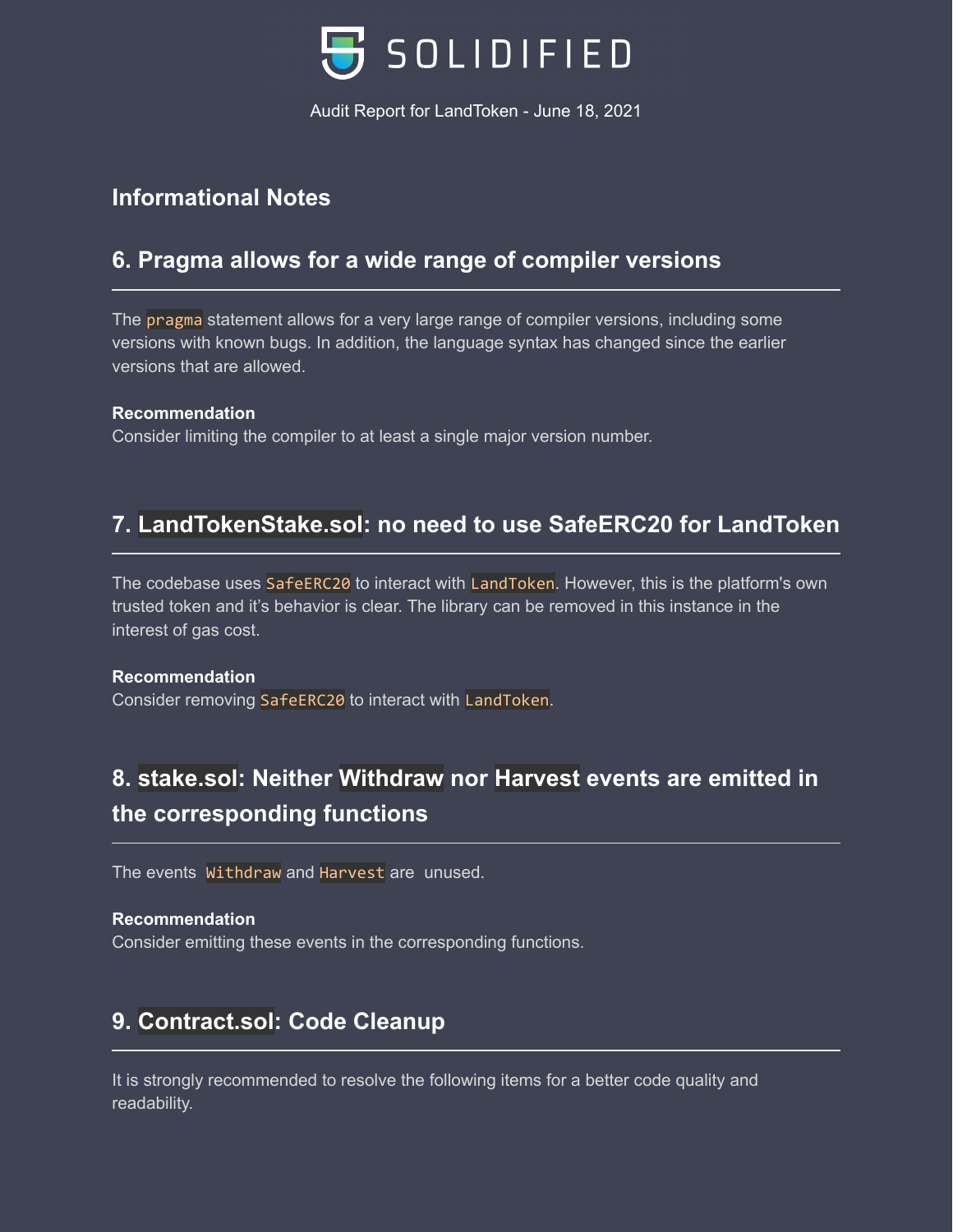

- 1. Remove any unused variables. The contract contains many unused variables for example LandTokenStake.S, LandTokensStake.SA, stake.thing and stake.actives.
- 2. No need to associate a library with the type if it's not used. Remove the SafeMath association with uint256 type if it's not used.
- 3. Remove all magic numbers, strings and addresses: The contract contains many hardcoded values which reduces the readability and increases the chance of error. It is recommended to use reusable variables for these.
- 4. The method buyback.approveTokens uses a very large number to simulate infinite approval. It is recommended to use UINT\_MAX for such practices.
- 5. Duplicate code in stake.sol It is recommended to extract the interest calculation to a method and reuse it where required.
- 6. Unwanted mapping in stake.sol The mappings harvestAmountBUSD and harvestAmountLand is not required since the value is only used inside a method and is always set to 0. It is recommended to use local variables instead of state variables for them.